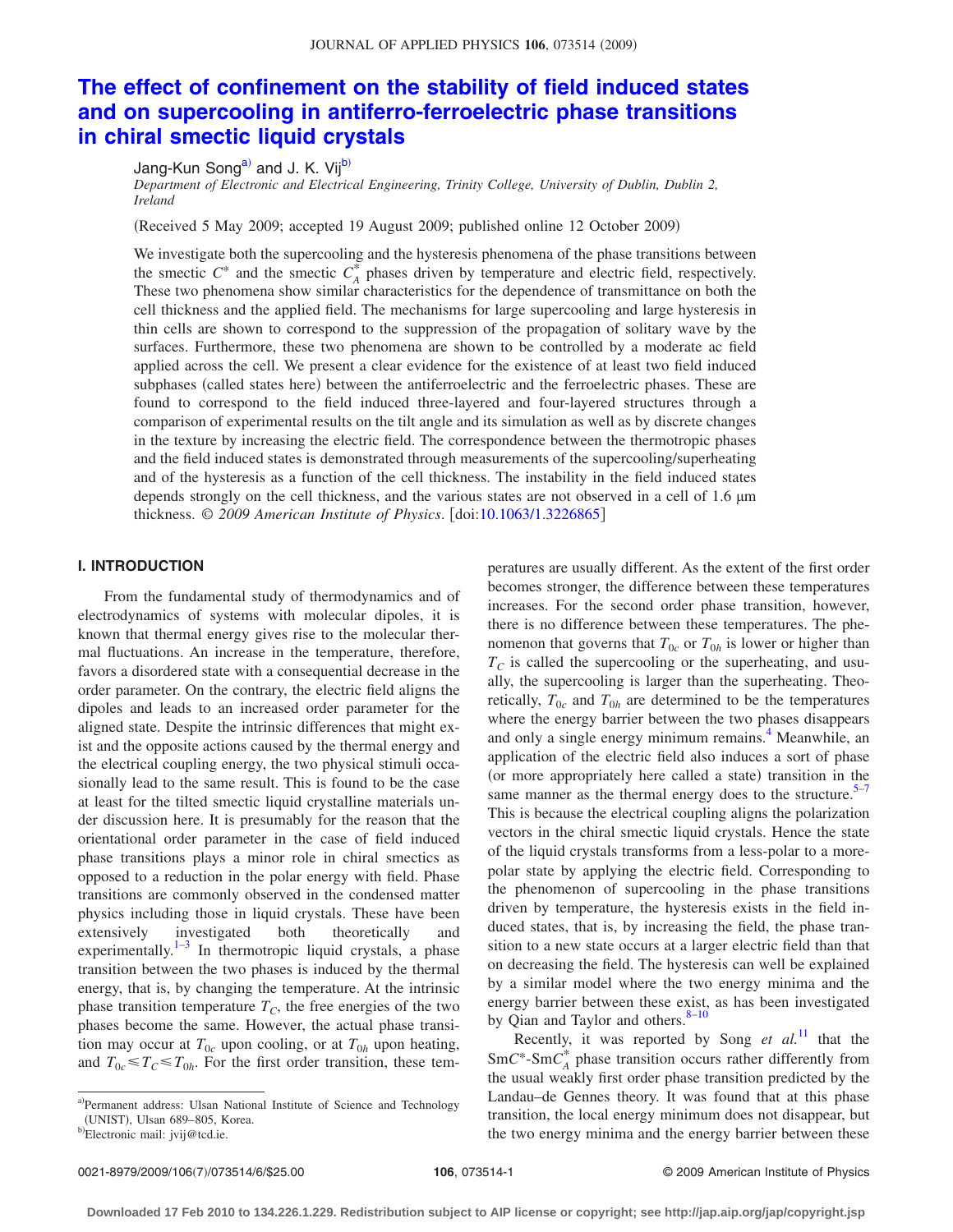persist over the entire temperature range of the  $SmC_A^*$  phase. This means that the phase transition cannot occur intrinsically due to the energy barrier that does exist in between the two phases. However, the propagating solitary wave, which is driven by this energy barrier, can overcome it. As a result, the phase transition occurs despite the existence of a large energy barrier.<sup>12,[13](#page-5-9)</sup> Consequently, the temperature range of only a few degrees is observed in supercooling for a thick cell, and the phase transition is found to be apparently weakly first order. On the contrary, the phase transition in a thin cell shows a large supercooling of several tens of degrees in temperature.<sup>14</sup> Thus, it is obvious that the supercooling phenomenon in this system is controlled by the surface confinement rather than by the free energy of the two minima and the energy barrier between these. The two energy minima and the barrier between the two are the essential parameters for the conventional supercooling model based on Landau–de Gennes theory. We have already suggested that the large supercooling may be due to the suppression of the propagating solitary waves by surfaces.<sup>15</sup> The first objective of this paper is to clarify the mechanism of the large supercooling in a thin cell through a clear experimental evidence being given for its existence. At the same time, the mechanism of hysteresis which is its counterpart phenomenon in the field induced switching of the antiferroelectric cells is also clarified.

The second objective is to clarify the field induced states and the dependence of their stability on the cell thickness. In chiral tilted smectic *C* phases, several subphases between the  $SmC_A^*$  and the Sm $C^*$  phases exist over a range of temperatures. Similarly, the field induced subphases (or states) exist on applying the electric field. By applying a large electric field to a nonpolar antiferroelectric phase, a polar ferroelectric phase is generated due to a reduction in the free energy of the system by the coupling of the polarization with the electric field as explained above. For intermediate fields, however, the subphases (or states) between the antiferroelectric and the ferroelectric phases are also observed. The intermediate states are quite similar to the temperature driven subphases observed between the  $SmC_A^*$  and the  $SmC^*$ phases. This phenomenon of the field induced states was extensively investigated, sequence found and a complete phase diagram was given by Shtykov *et al.*[6](#page-5-12) More recently a direct confirmation of this phase diagram at two temperatures using resonant x rays was given by Jaradat *et al.*[16](#page-5-13) In this paper, we observe an additional ferrielectric field induced phase, which is proven to be a four-layered structure through simulation of the experimental results. This was not observed in these previously cited works. Recently, Manna *et al.* reported that the stability of the temperature driven subphases is strongly influenced by the surface confinement.<sup>14</sup> Likewise, we can expect that the stability and the existence of the field induced states can also be influenced by the surface confinement and this effect is being investigated experimentally in this paper.

To summarize, we systematically investigate the phenomena of supercooling and of the hysteresis and the dependence of both temperature induced and the field induced

<span id="page-1-0"></span>

FIG. 1. Chemical structure of 12OF1M7 (Kingston Chemicals, Hull, UK). The phase sequence is  $\text{SmC}_{A}^{*}$  (77.2 °C)  $\text{SmC}_{A}^{*}(1/3)$  (80.2 °C)  $\text{SmC}_{A}^{*}(1/2)$  $(82.8 °C)$  SmC<sup>\*</sup> (90.2 °C) SmC<sup>\*</sup><sub>*a*</sub> (91.8 °C) SmA<sup>\*</sup>.

states on the cell thickness and explore the similarities between the temperature induced phase transitions with the field induced states.

#### **II. EXPERIMENT AND DISCUSSION**

# **A.** The supercooling in the Sm $C_A^*$ -Sm $C^*$  phase **transition driven by temperature**

The sample used is a prototype 12OF1M7 antiferroelectric liquid crystalline compound synthesized by Kingston Chemicals, Hull, UK. The chemical structure and the phase sequence are described in Fig. [1.](#page-1-0) This sample was also used for the studies of the temperature driven phases by Manna *et*  $al.<sup>14</sup>$  $al.<sup>14</sup>$  $al.<sup>14</sup>$  and the field induced subphases by Shtykov *et al.*<sup>[6](#page-5-12)</sup> Note that 12OF1M7 has stable three-layered and four-layered subphases as are given in the caption in Fig. [1.](#page-1-0) Here, we use the nomenclature of the subphases introduced first by Isozaki *et al.*[17](#page-5-14) They defined the fraction of ferroelectric order in a unit cell as  $q_T = [F]/([A] + [F])$ , where  $[F]$  and  $[A]$  are the ferroelectric and the antiferroelectric orderings in a unit cell. Since all of these phases are closely related to  $\text{Sm}C_A^*$ , these are designated as  $SmC_A^*(q_T)$ . Thus  $SmC_A^*(1/3)$  and  $\text{SmC}_{4}^{*}(1/2)$  are the designations for three layer (also called  $\text{SmC}_{\gamma}^*$  or  $\text{SmC}_{\text{FI1}}^*$ ) and four layer (called AF or  $\text{SmC}_{\text{FI2}}^*$ ), respectively.

The experimental setup of the optical measurements made is shown in the upper part of Fig. [2.](#page-2-0) A cell of 1.6  $\mu$ m thick with planar alignment of 12OF1M7 is used. Such a low cell thickness suppresses the subphases between the  $SmC_A^*$ and Sm*C*\* phases. Hence, the direct phase transition between the Sm $C_A^*$  and Sm $C^*$  phases is observed.<sup>14</sup> The cell is placed between the two crossed polarizers and the rubbing direction of the two substrates made parallel to each other is fixed at an angle of 22.5° with the polarizer. In order to induce the collective motion of the liquid crystalline molecules, a very weak (0.03 V/µm) low frequency (30 Hz) square wave field is applied, and the ac part of the optical response is measured. The Sm*C*\* phase shows a very sensitive response to the weak field due to the presence of a strong Goldstone mode. However, the  $\text{Sm}C_A^*$  phase does not show any significant optical response as the macroscopic polarization is almost zero since the spontaneous polarization of each layer is canceled out by those of the adjacent layers. Therefore, there is a clear contrast in the optical response between the two  $SmC_A^*$  and  $SmC^*$  phases, as shown in Fig. [2.](#page-2-0) This method gives rather similar results to the dielectric response with a number of known advantages over the latter. The optical signal can be converted into the birefringence, and the experiments were carried out while recording, *in situ*, the texture of the cell mounted on the rotating stage of the polarizing microscope. For frequencies as low as 30 Hz of the applied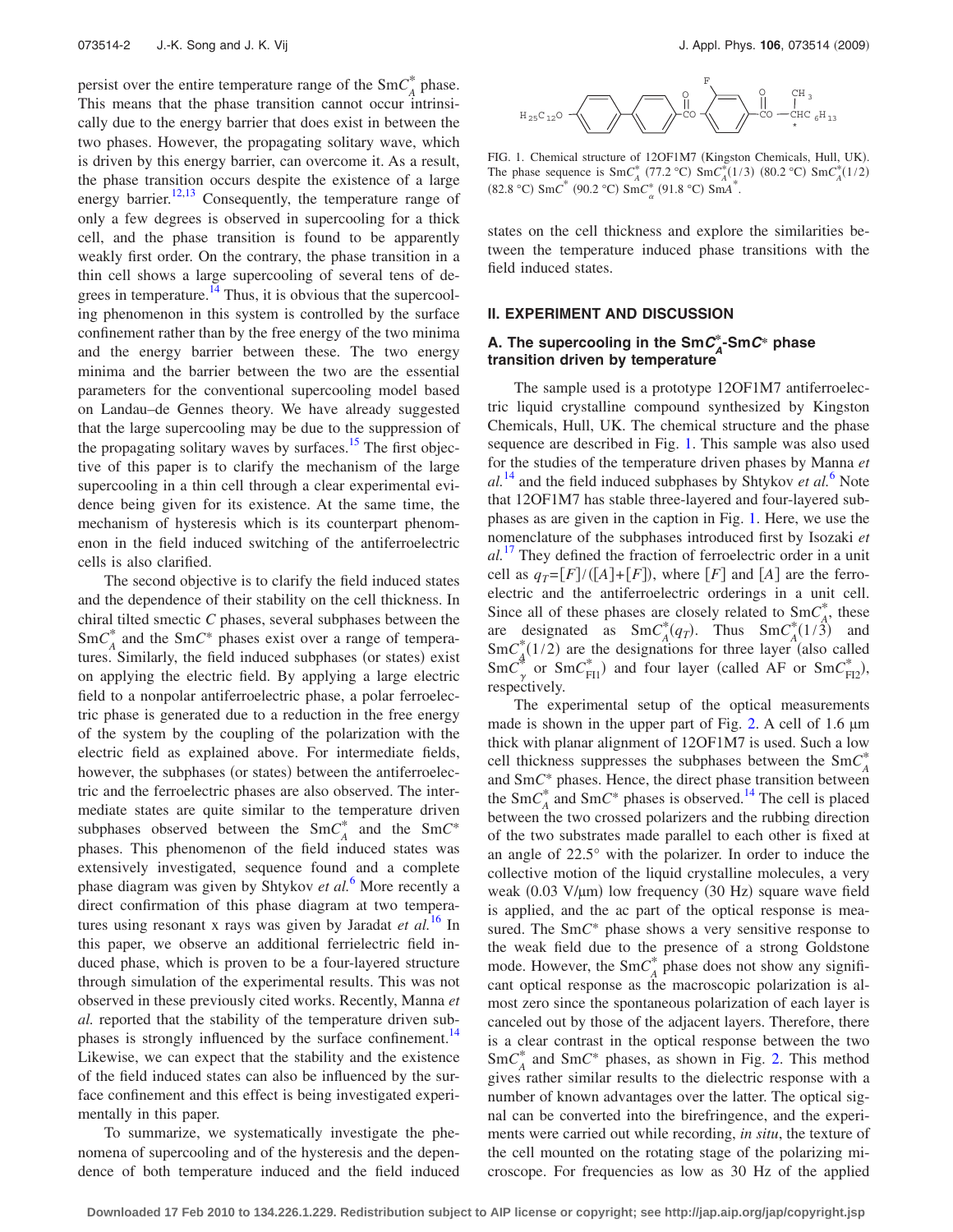<span id="page-2-0"></span>

FIG. 2. (Color online) The ac part of the transmittance of the cell subjected to weak ac field  $(30 \text{ Hz}, 0.03 \text{ V/µm})$  as a function of temperature  $(1.6 \text{ µm})$ thick, 12OF1M7).  $T_{0c1}$  and  $T_{0h1}$  were obtained during cooling/heating without additional field, respectively, and T<sub>0c2</sub> and T<sub>0h2</sub> were obtained during cooling/heating with additional 0.6 V/µm field applied across the cell.

field, the ionic effect that causes serious noise in the dielectric measurements has negligible effect on the results of the optical experiment.

The first experiment was carried out using a weak signal field (30 Hz, 0.03 V/µm square wave) applied during the measurements for both cooling and heating.  $T_{A-\alpha}$  and  $T_{\alpha-C}$  in Fig. [2](#page-2-0) are the SmA\*-Sm $C^*_{\alpha}$  and the Sm $C^*_{\alpha}$ -Sm $C^*$  phase transition temperatures, respectively (a detailed study for the Sm $C^*_{\alpha}$  phase is reported in Refs. [6](#page-5-12) and [7,](#page-5-4)  $T_{0c}$  and  $T_{0h1}$  indicate the transition between  $\text{SmC}^*$  and  $\text{SmC}^*_{\mathcal{A}}$  upon cooling and heating, respectively. The difference between  $T_{0c1}$  and  $T_{0h1}$  reaches 27 °C, indicating that the supercooling in the thin cell is very large. Nevertheless, the supercooling in a thick cell is just only a few degrees wide data not shown here). To investigate the phenomena of large supercooling that might exist in a thin cell, we recorded microscopic observations during the phase transitions. Figure [3](#page-2-1) shows the micrograph recorded during the first cooling experiment, where images  $(a-)$  1, 2, 3, and 4 were taken at temperatures of 58, 56, 54, and 50 °C, respectively, while images (b-  $\vert$  1 and 2 were taken at a temperature of 45 °C promptly after reaching this temperature as well as after an initial time of 5 min had elapsed since (b-1) was recorded. Image (a-1) was recorded at the starting point of the phase transition, where most of the area of the image is in the Sm*C*\* phase and a few dark domains corresponding to  $\text{Sm}C_A^*$  appear. As the temperature decreases, the dark domains for  $SmC_A^*$  enlarge at the expense of simultaneous reduction in those of Sm*C*\*. It is

<span id="page-2-1"></span>

FIG. 3. (Color online) Microscopic images recorded during the cooling experiment without ac field in Fig. [2](#page-2-0) (solid square shaped points) on a cell with thickness of 1.6  $\mu$ m. (a-1), (a-2), (a-3), and (a-4) were recorded at temperatures of 58, 56, 54, and 50 °C, respectively. Images (b-1) and (b-2) were taken at 45 °C promptly and after 5 min had elapsed, respectively.

clearly shown that the phase transition occurs through the propagation of the domain boundary, that is through the propagation of solitary waves. This phenomenon and its mechanism has been explained by Song *et al.*<sup>[11](#page-5-7)[,18](#page-5-15)</sup> The observation of the propagating solitary wave indicates the existence of a nonzero energy barrier between the  $SmC_A^*$  and Sm*C*\* phases. Conversely, the existence of an energy barrier confirms that the phase transition can occur only through the solitary wave. Here, we focus the investigation on the range of temperatures over which the propagating solitary waves are observed. In Ref. [11,](#page-5-7) the temperature induced solitary waves were reported to occur only over a narrow range of temperatures near the transition temperature in a thick cell. However, the solitary waves as shown in Fig. [3](#page-2-1) in a thin cell appear over a wider range of temperatures in contrast to the case for a thick cell. Image (b) shows that SmC\* domains still persist even at a temperature of 45 °C, which is 13 °C lower than the transition initially recorded during cooling in this cell. This implies that the surface suppresses the propagation of the solitary wave and, as a consequence, the phase transition itself is suppressed as well. This observation provides a clear evidence for the mechanism of the large supercooling in a thin cell.

In the second experiment, a 30 Hz,  $0.6$  V/ $\mu$ m square wave field is applied to the cell both during cooling and heating. The field is greater than the field for the optical experiment but is still too weak to induce a phase transition on its own. Only during this optical experiment, the applied field was replaced with a weak probe field of  $(0.03 \text{ V/}\mu\text{m})$ . The idea of this second experiment is to determine whether a moderate ac field during cooling/heating can induce the solitary wave to enable it to overcome the frictional effect of surfaces. Surprisingly, the extent of supercooling has signifi-cantly been reduced, as shown in Fig. [2,](#page-2-0) where  $T_{0c2}$  and  $T_{0h2}$ are the transition temperatures of cooling and heating, respectively. We note that the difference between  $T_{0c2}$  and  $T_{0h2}$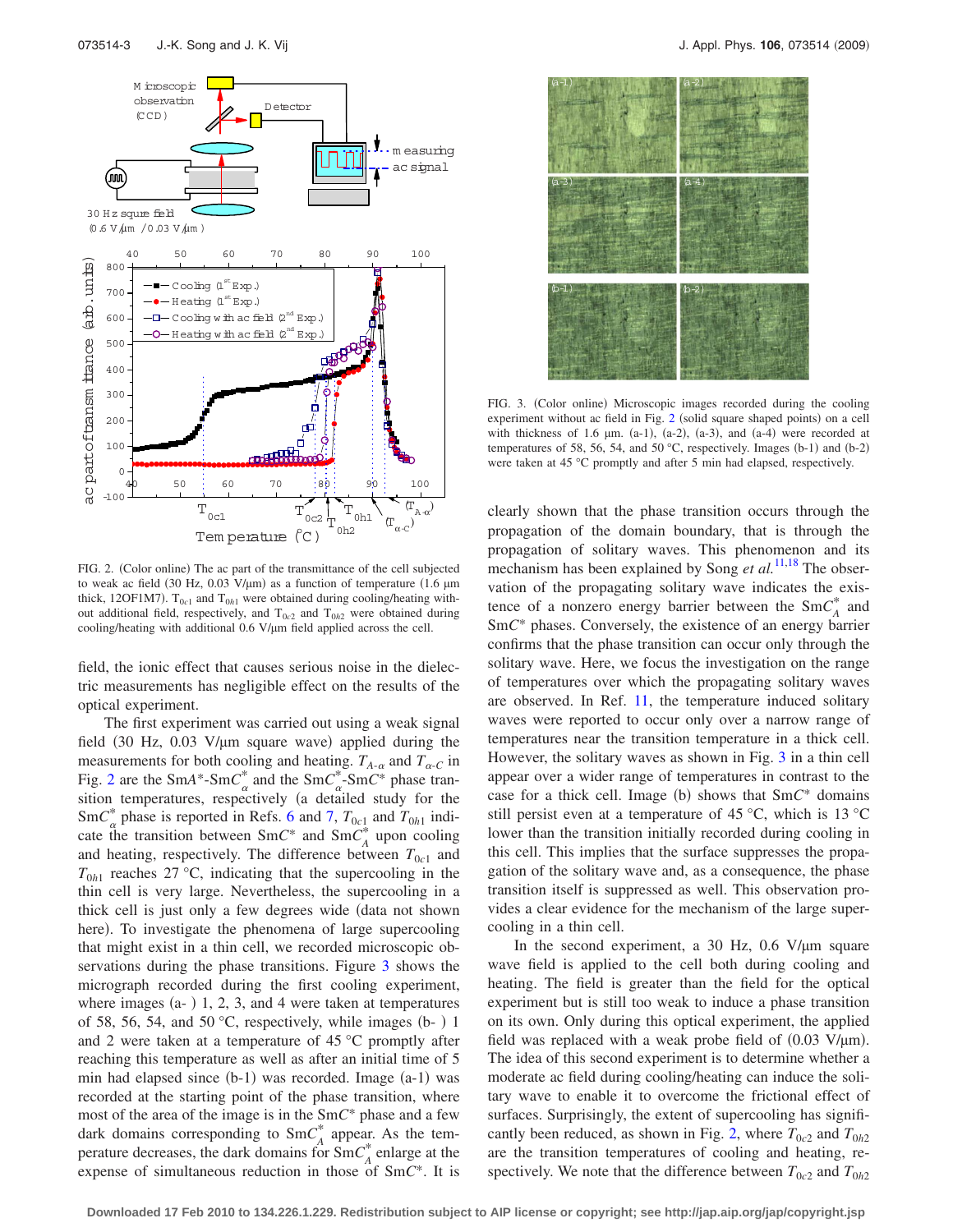<span id="page-3-0"></span>

FIG. 4. (Color online) Micrographs taken under the polarizing microscope and the apparent tilt angle as a function of the amplitude of the applied field in homogeneously aligned (12OF1M7) in planar cell with thickness of  $9 \mu m$ at a temperature of 50 °C. A 30 Hz square wave field is applied across the cell.

is quite small compared to that between  $T_{0c1}$  and  $T_{0h1}$ . This experimental result clearly shows that the 30 Hz moderate ac field (0.6 V/µm) applied during cooling/heating must enhance both the generation and the propagation of the solitary wave which can easily be understood intuitively. An ac field of 30 Hz makes the liquid crystalline molecules reorient as per the field, and the orientation apparently overcomes the frictional effects of surfaces. The experimental results also clearly indicate that the surface suppresses the generation and the propagation of the solitary wave, and thus, it produces the supercooling in the temperature induced AF-F transition. Moreover, it is quite interesting that the surface induced supercooling can be controlled both by the moderate ac field during cooling/heating and the cell thickness.

## **B. The field induced states**

In this section, we report results on the field induced ferroelectric and ferrielectric states as a function of the cell thickness. Figure [4](#page-3-0) shows the micrographs and the measured values of the apparent tilt angle by increasing the electric field across the cell. A 9 µm thick planar cell was prepared, and the apparent tilt angle measured as a function of the applied field using a 30 Hz square wave ac field at a temperature of 50 °C. On increasing the field, the apparent tilt angle suddenly increases which indicates the field induced antiferro- to ferroelectric (AF-F) phase transition occurring

and obtaining the ferroelectric state. By decreasing the field, a two step change in the apparent tilt angle is observed. For each step, the microscopic images are recorded as a function of the field and the tilt angle measured. As shown by the images for the steps observed, the transition between any two states occurs through the solitary wave propagation. That is, the transition from one to the other state is always accompanied by the propagation of the domain boundaries, while the transitions do not occur through a gradual change of color. Each state has its own specific color, indicating that each state has its own specific birefringence. The propagating solitary waves are observed two times on increasing the field, and three times on decreasing the field. The (U-1) micrograph having a dark color corresponds to the AF state, and (U-5) with orange color corresponds to the F state. On increasing the field, green colored domain (U-3) appears in the intermediate field. On decreasing the field, two substates appear between the F and AF states. One state is the green color  $(D-2)$  and the other is the brown color  $(D-4)$  state. The field induced ferrielectric states are rather stable on decreasing the field, and in particular (D-4) state is observed over a wider range of fields, as shown in the lower part of Fig. [4.](#page-3-0) (D-2) may correspond to the same state as the (U-3) state, as the color is the same. It was difficult to measure the accurate apparent tilt angle of  $(U-3)$  or of the  $(D-2)$  state because the state is rather unstable and some part of the cell has a different color than the rest, indicating an existence of the mixture of two states as shown in  $(U-3)$ ,  $(U-4)$ , or  $(D-2)$ . Thus, at least, two field induced states are observed here. One corresponds to (D-4) with brown color, which is found to be quite stable on decreasing the field, while it is not observed on increasing the field. The other is the  $(D-2)$  or the  $(U-3)$  state having green color. This is not stable over a wider temperature range but is observed both on increasing and decreasing the field. Note that the color being a signature of the birefringence of the cell changes suddenly through the growth of domains, and the change is not continuous. This indicates that the states with different colors correspond to the field induced states having different subperiodic structures.

As explained in Sec. I of the paper, the field induced phase transitions are induced by the energy of coupling between the electric field and the apparent polarization. Hence the field induced states having larger apparent spontaneous polarization are more stable for larger applied fields. Intuitively, we can assume the periods of field induced states as illustrated schematically in Fig. [5,](#page-4-0) suggested by Musevic and Skarabot<sup>19</sup> and more recently by Jaradat *et al.*<sup>[16](#page-5-13)</sup> To identify the structure of the ferrielectric states, we carried out a simple simulation using the average refractive index approximation. $20$  We assume that the field induced ferrielectric states are shown schematically in Fig. [5](#page-4-0) as the periodic polar structures. When  $\theta = 27^{\circ}$ ,  $n_e = 1.7$  and  $n_o = 1.5$  and  $\delta =$ 0, the apparent tilt angle of the unwound  $\text{Sm}C_A^*(1/3)$  is calculated to be 15.2°, and those of the four-layered and fivelayered structures are calculated as 19.7° and 21.7°, respectively. The apparent tilt angle depends rather weakly on the values of  $(n_e - n_o)$  and the angle  $\delta$  shown in Fig. [5.](#page-4-0) For example, when  $(n_e - n_o)$  changes from 0.20 to 0.15 or from 0.20 to 0.25, the apparent tilt angle changes only by about 0.5°,

**Downloaded 17 Feb 2010 to 134.226.1.229. Redistribution subject to AIP license or copyright; see http://jap.aip.org/jap/copyright.jsp**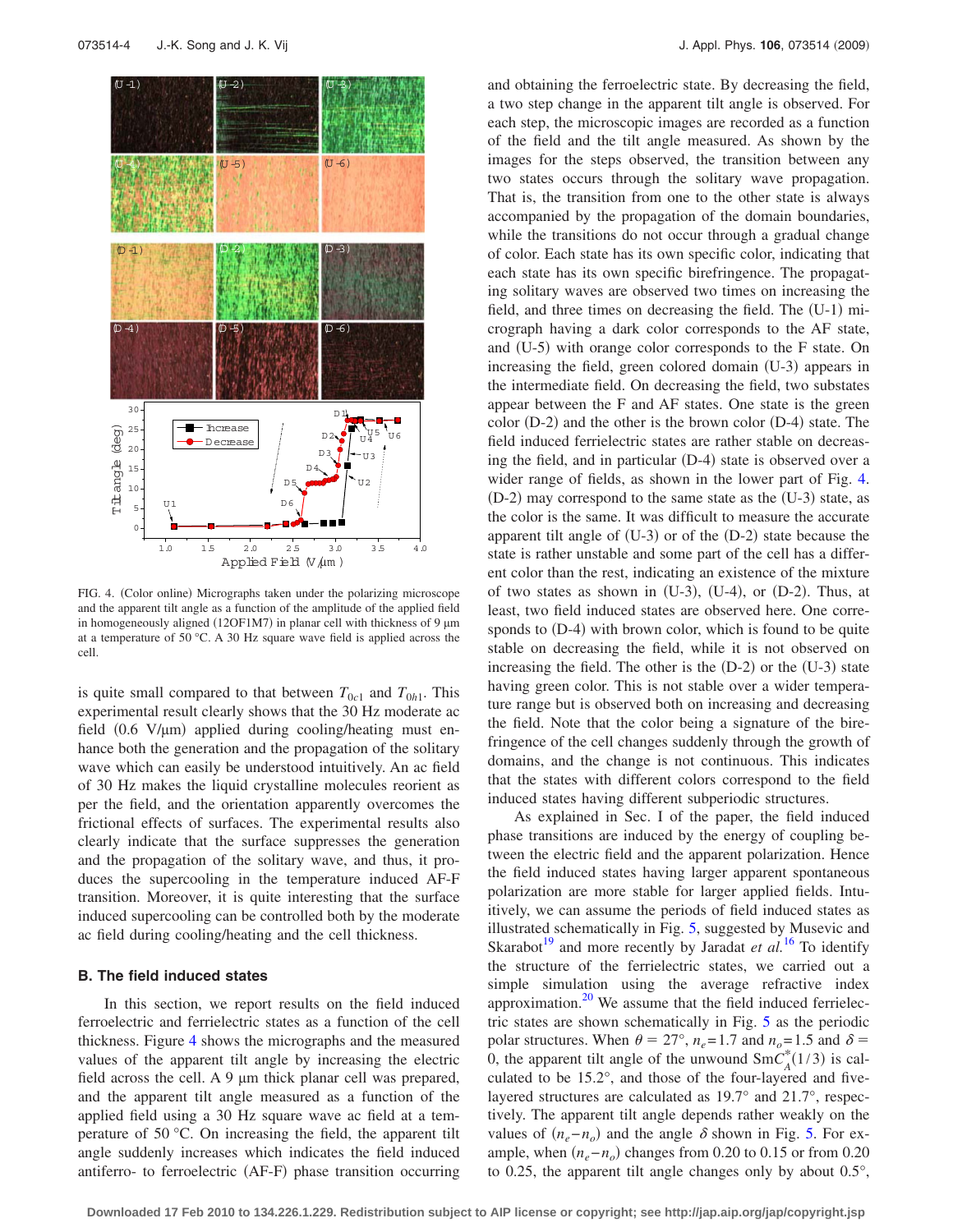<span id="page-4-0"></span>

FIG. 5. (Color online) Schematics of the field induced three-layered, fourlayered, and five-layered structures. The average apparent polarization  $\langle P_s \rangle$ increases as the number of layers in a period increases.  $\delta$  is the angle between the polarization vectors or the *c* directors of the closest adjacent layers.

and when  $\delta$  changes from  $0^{\circ}$  to  $5^{\circ}$ , the apparent tilt angle changes by only 0.2° for the three-layered structure. On considering that the measured apparent tilt angles for (D-4) and (D-2) are approximately  $12^{\circ}-13^{\circ}$ , and  $20^{\circ}-21^{\circ}$ , respectively. (D-4) state is assigned to be the field induced three-layer structure and  $(D-2)$  and/or  $(U-3)$  state is assigned to the fourlayered structure. A slight difference between the simulated values of  $(15.2^{\circ}$  and  $19.2^{\circ})$  against the measured ones  $(12.5^{\circ}$ and  $20.5^{\circ}$ ) for the two states might arise from the existence of a deformed helical structure for (D-4) (three-layered structure) and the coexistence of the ferrielectric and the ferroelectric states for (D-2) (four-layered structure). From our observations it is now clear that the field induced phase transition is also accompanied by the solitary wave propagation, and hence the basic mechanism of the field induced transition is the same as that of the temperature driven one. At the same time, the two field induced ferrielectric states are observed at intermediate fields between the antiferroelectric and the field induced ferroelectric states. Note that 12OF1M7 is found to have stable temperature induced three-layered and four-layered subphases that exist in the intermediate temperature range between the  $SmC_A^*$  and  $SmC^*$  phases.<sup>6</sup> The observation of a four-layered field induced state is additional to that reported by Jaradat *et al.*,<sup>[16](#page-5-13)</sup> as they only reported the field induced three-layered structure. This result is based on a comparison of the observed and simulated tilt angles using the three- and four-layered structures. Our observations on texture also clearly show that there exist at least two apparent intermediate field induced states too. The sequence of the field induced ferrielectric states is found to be the same as the temperature driven phases. The field induced phase sequence is antiferroelectric-three-layered-fourlayered-ferroelectric, and in the temperature driven (induced) phase sequence is  $SmC_A^*SmC_A^*(1/3)$  (three-layered)- $\text{SmC}_{A}^{*}(1/2)$  (four-layered)-Sm<sup> $C^{*}$ </sup>. Note that the field induced polar state with four layers is also seen indirectly from a change in the slope of the normalized coefficient for the pyroelectric response at  $\sim 0.5$  seen in Fig. [4](#page-3-0) curves (b), (c), and  $(d)$  of Ref.  $6$ .

Now, we investigate the hysteresis phenomenon in greater detail as a function of the cell thickness. Figure [6](#page-4-1) shows optical transmittance as a function of the applied field for various cell thicknesses at a temperature of 50 °C, where a 3 mHz triangular ac field was used. Since the frequency is very low, the electric field acts almost as a dc field. The

<span id="page-4-1"></span>

FIG. 6. (Color online) Transmittance as a function of the applied field for the various cell thicknesses of 12OF1M7. The experiment was carried out using the crossed polarizers and a 3 mHz triangular applied field. The thin arrows indicate the sense of the field, that is, on increasing or decreasing the field. The thick black, red, and blue arrows denote the hysteresis for each cell.

tristable switching and the hysteresis characteristics shown in the figure are well known to date. $2<sup>1</sup>$  However, it should be noted that the hysteresis for the 1.6 µm thick cell is the largest. As the cell thickness increases, the hysteresis decreases. Thus, the hysteresis depends strongly on the cell thickness as does the supercooling phenomenon, giving a similarity in the field induced phase transition with the phase transition induced by the thermal energy.

To investigate the switching characteristics further, similar tristable switching experiments were carried out by using 30 Hz square wave as a function of electric field, and the results are shown in Fig. [7.](#page-5-19) The apparent tilt angle of the cell is measured by increasing the amplitude of the ac field. The *abscissas* and the *ordinate* axes on the graphs of Fig. [7](#page-5-19) indicate the amplitude of the 30 Hz ac electric field, and the apparent tilt angle of the smectic liquid crystalline material in the cell measured using the polarizing microscope, respectively. Figures [6](#page-4-1) and [7](#page-5-19) give a number of important results. Firstly, when we compare the switching curves for the 1.6 µm cell in both Figs. [6](#page-4-1) and [7,](#page-5-19) a large hysteresis observed in Fig. [6](#page-4-1) is not found in Fig. [7.](#page-5-19) We can see that the large hysteresis disappears by applying the moderate 30 Hz ac field. Actually, this phenomenon has a close analogy with that found for supercooling, where the extent of the supercooling in terms of the range of temperatures is also diminished by applying the ac field during cooling as explained in Sec. II A. This means that the hysteresis arises from the suppression of the propagating solitary waves by the surfaces. That is, by applying ac field, the solitary wave easily overcomes the frictional effects of surfaces, and the hysteresis disappears. Secondly, the critical field  $E_c$  required for the AF state to transit to the F state, is found to depend inversely on the cell thickness, *i.e.* the thinnest cell has the lowest *Ec*. Similarly, the phase transition temperature between the  $SmC^*$  and  $SmC^*$  phases has been found to decrease by decreasing the cell thickness. The latter can be explained by the model given by Manna *et al.* based on the fact that the sur-